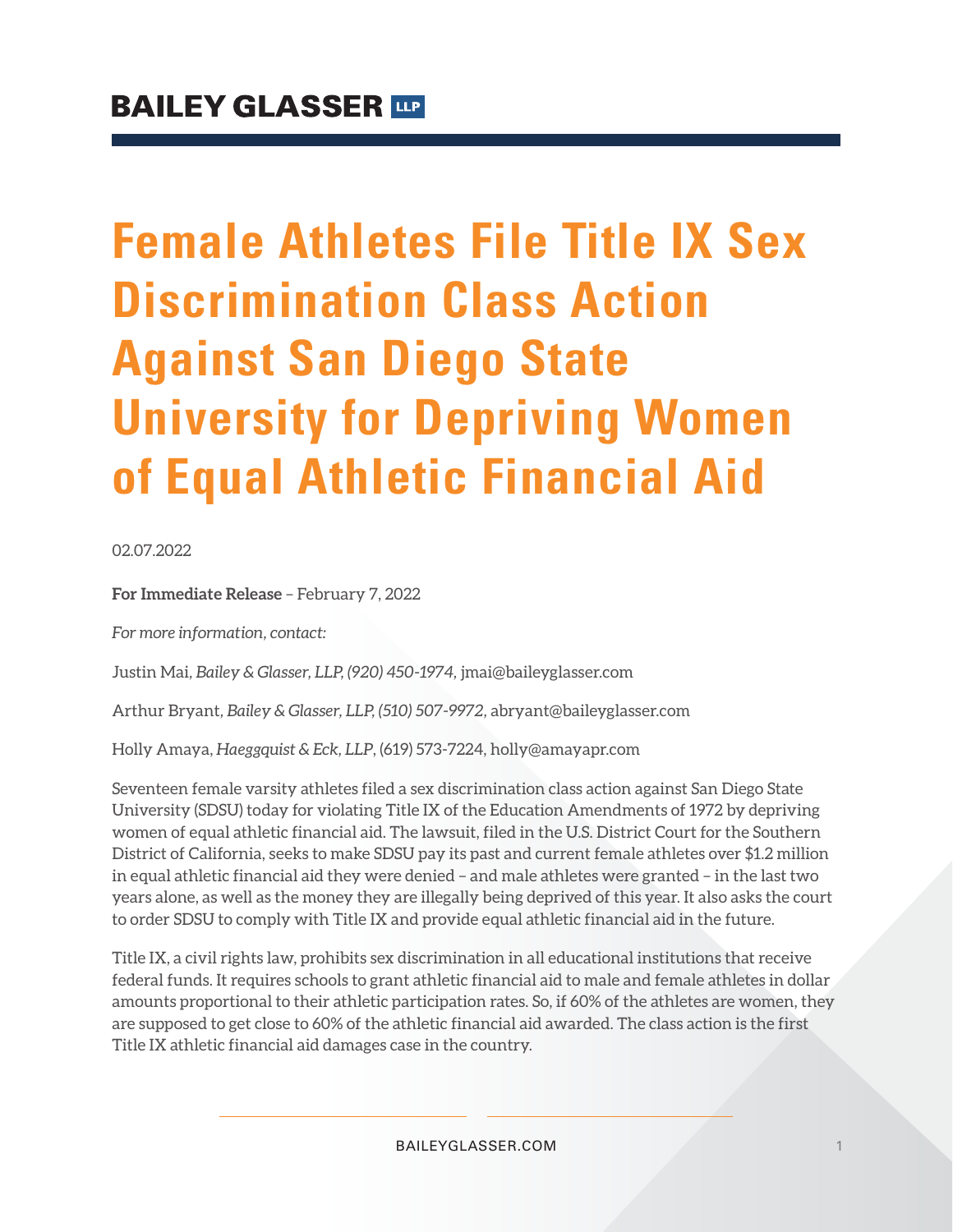# **BAILEY GLASSER TIP**

### FEMALE ATHLETES FILE TITLE IX SEX DISCRIMINATION CLASS ACTION AGAINST SAN DIEGO STATE UNIVERSITY FOR DEPRIVING WOMEN OF EQUAL ATHLETIC FINANCIAL AID

"San Diego State University has been openly violating Title IX by depriving its female studentathletes of equal athletic financial aid for over a decade," said Arthur H. Bryant, of Bailey & Glasser, LLP, in Oakland, CA, lead counsel for the women. "The reports it has filed with the federal government show that, since at least 2010, SDSU has been cheating its women athletes out of hundreds of thousands of dollars in equal athletic financial aid each year. This is illegal sex discrimination, plain and simple. It has to stop."

"It is a sad day for the entire SDSU community that we have to sue the university to make it comply with Title IX and provide athletic financial aid equally to women and men," said senior and former women's varsity rowing team member Madison Fisk. "Title IX has been the law for 50 years now and SDSU still isn't providing its female athletes with equal scholarship support. It's time for that to change."

In addition to Fisk, the lawsuit was filed by past and current SDSU student-athletes Raquel Castro, Greta Viss, Clare Botterill, Maya Brosch, Olivia Petrine, Helen Bauer, Carina Clark, Natalie Figueroa, Erica Grotegeer, Kaitlin Heri, Aisha Watt, Kamryn Whitworth, Sara Absten, Eleanor Davies, Alexa Dietz, and Larisa Sulcs.

"We are proud to stand behind this remarkable group of award-winning female student athletes as they bravely raise their voices to hold SDSU accountable for intentional sex discrimination," said Jenna Rangel of San Diego law firm Haeggquist & Eck, LLP. "This injustice must be corrected, not only for the women who were deprived their fair share of athletic financial aid in the past, but for future generations of female college athletes."

In addition to Bryant and Rangel, the women are represented by Bailey Glasser's Lori Bullock in Des Moines, IA, Cary Joshi and Joshua Hammack in Washington, DC, along with co-counsel Amber Eck of Haeggquist & Eck, LLP, and Gayle Blatt of Casey Gerry in San Diego.

The lawsuit cites in detail information that SDSU submitted to the federal government under the Equity in Athletics Disclosure Act (EADA) and verified as accurate. In 2019-20, according to that information, women were 58.12% of the student-athletes and received only 50.57% of the athletic financial aid. SDSU granted its 315 female varsity student-athletes over \$690,000 less—and its male varsity student-athletes over \$690,000 more—than they would have received if SDSU had granted the aid in proportion to the number of students of each sex participating in intercollegiate athletics.

In 2020-21, women were 57.22% of the student-athletes and were awarded only 50.64% of the athletic financial aid. SDSU granted its 305 female varsity student-athletes over \$570,000 less—and its male varsity student-athletes over \$570,000 more—than they would have received if SDSU had granted the aid in proportion to the number of students of each sex participating in intercollegiate athletics.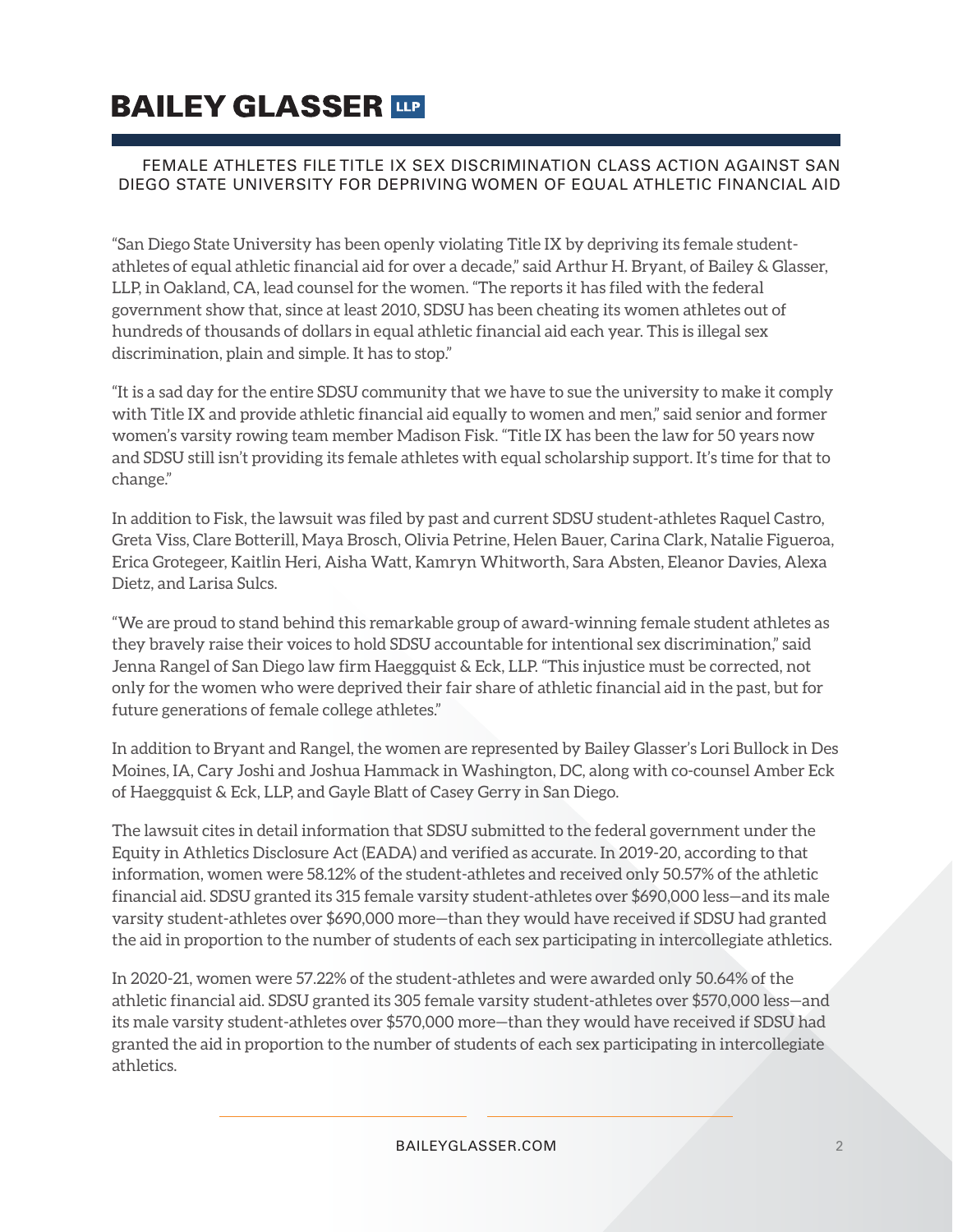# **BAILEY GLASSER TIP**

### FEMALE ATHLETES FILE TITLE IX SEX DISCRIMINATION CLASS ACTION AGAINST SAN DIEGO STATE UNIVERSITY FOR DEPRIVING WOMEN OF EQUAL ATHLETIC FINANCIAL AID

A similar or greater unequal and disproportionate allocation of athletic financial aid to varsity female student-athletes at SDSU continues to this day.

The SDSU lawsuit is the latest in Bryant's legal career fighting sex discrimination in athletics. Bryant has successfully represented more women athletes and potential athletes in Title IX litigation against schools and universities than any lawyer in the country. He leads the Bailey Glasser Title IX team that has recently won groundbreaking settlements for female student-athletes at eight universities that announced they were eliminating women's varsity intercollegiate athletic teams, including Brown University, the College of William & Mary, the University of North Carolina at Pembroke, East Carolina University, Dartmouth College, the University of St. Thomas, La Salle University, and Dickinson College**.** Bailey Glasser also won a historic settlement – the first Title IX victory ever for male student-athletes – with Clemson University after the school became the first facing class actions suits by both its male and female student-athletes for violating Title IX by discriminating against them in different ways.

To see the Complaint filed by the SDSU women, click here.

\*\*\*\*\*\*\*\*\*\*\*\*\*\*\*\*\*\*\*\*\*\*\*\*\*\*\*\*\*\*\*\*\*\*\*\*\*\*\*\*\*\*\*\*

### **About Bailey & Glasser, LLP**

Bailey Glasser was founded in 1999 by Ben Bailey and Brian Glasser in Charleston, West Virginia. Now a national firm with 17 offices including in Alabama, California, Delaware, Florida, Massachusetts, Idaho, Iowa, Illinois, Missouri, New York, New Jersey, Pennsylvania, Texas, West Virginia, and Washington, DC, Bailey Glasser handles our clients' most challenging and consequential legal issues, in litigation and in corporate matters.

We bring a trial-focused approach to litigation for plaintiffs and defendants that vigorously protects the interests of our clients – businesses in many industries and of all sizes (from Fortune 500 companies to family offices), individuals, governmental entities and government servants, and even law firms that call upon us to help them in matters because of our unique blend of resources and trial experience. Some of our areas of particular litigation focus include complex commercial litigation, in finance and energy; class action and mass tort cases; multi-district litigation involving medical devices, pharmaceuticals and automobiles; bankruptcy and insolvency proceedings; and individual negligence cases.

Bailey Glasser's sophisticated corporate practice provides strategic guidance, counseling, and innovative solutions in virtually every type of corporate, real estate, and financial transactions. Those projects include business formations, public and private securities offerings, corporate finance transactions, mergers and acquisitions, spinoffs, real estate development, leasing, personal property transactions, executive hiring and compensation, ownership disputes, and commercial